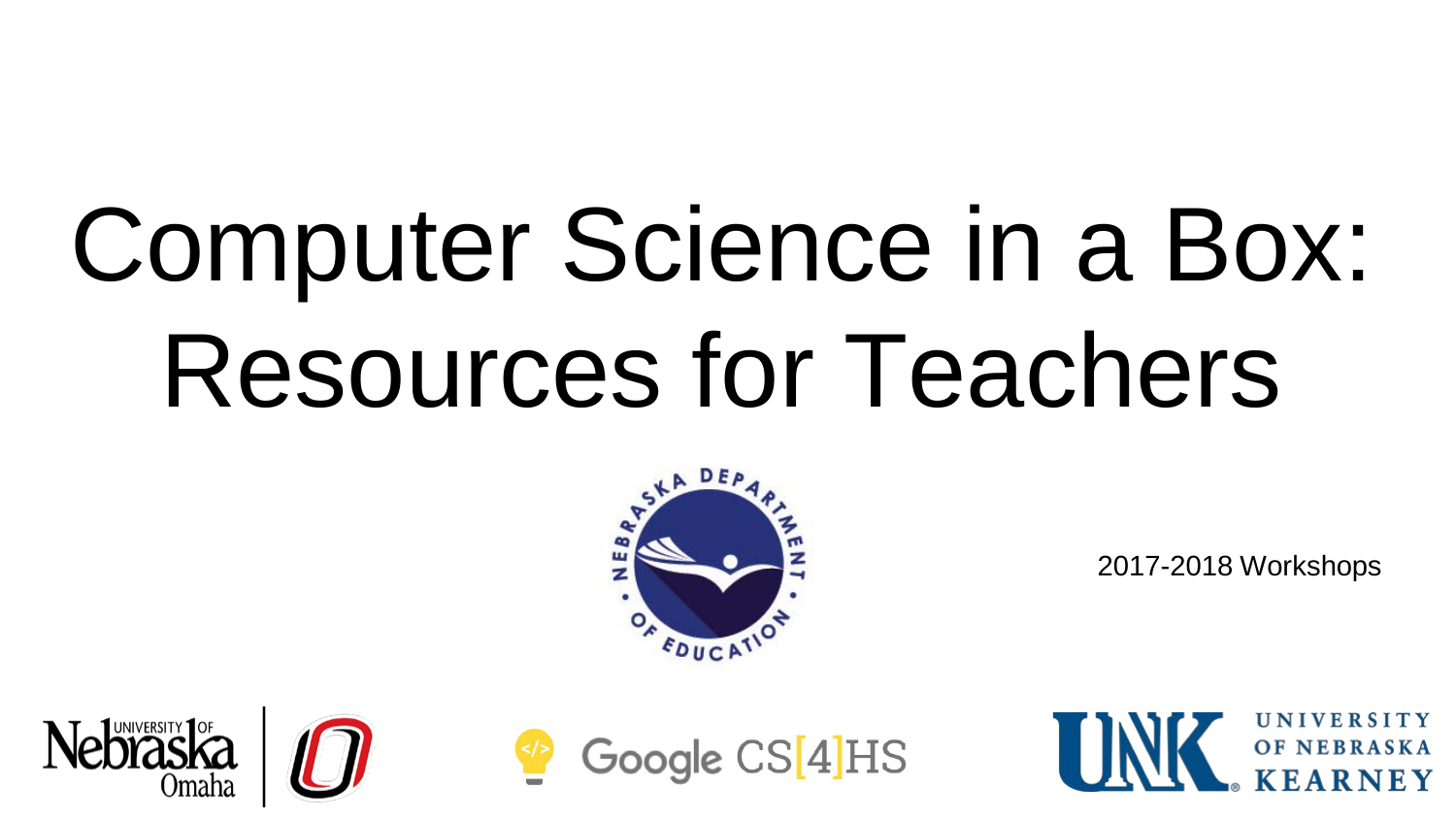## Where to get the bins we're using today

Today's set of Computational Thinking Bins will be left with the local ESU so that they can be borrowed by teachers in the region.

PDF files of all the handouts and instructions to make your own set of bins will be uploaded here:

https://www.unomaha.edu/college-of-information-science-and[technology/computer-science-education/community-engagement/ct-bins.php](https://www.unomaha.edu/college-of-information-science-and-technology/computer-science-education/community-engagement/ct-bins.php)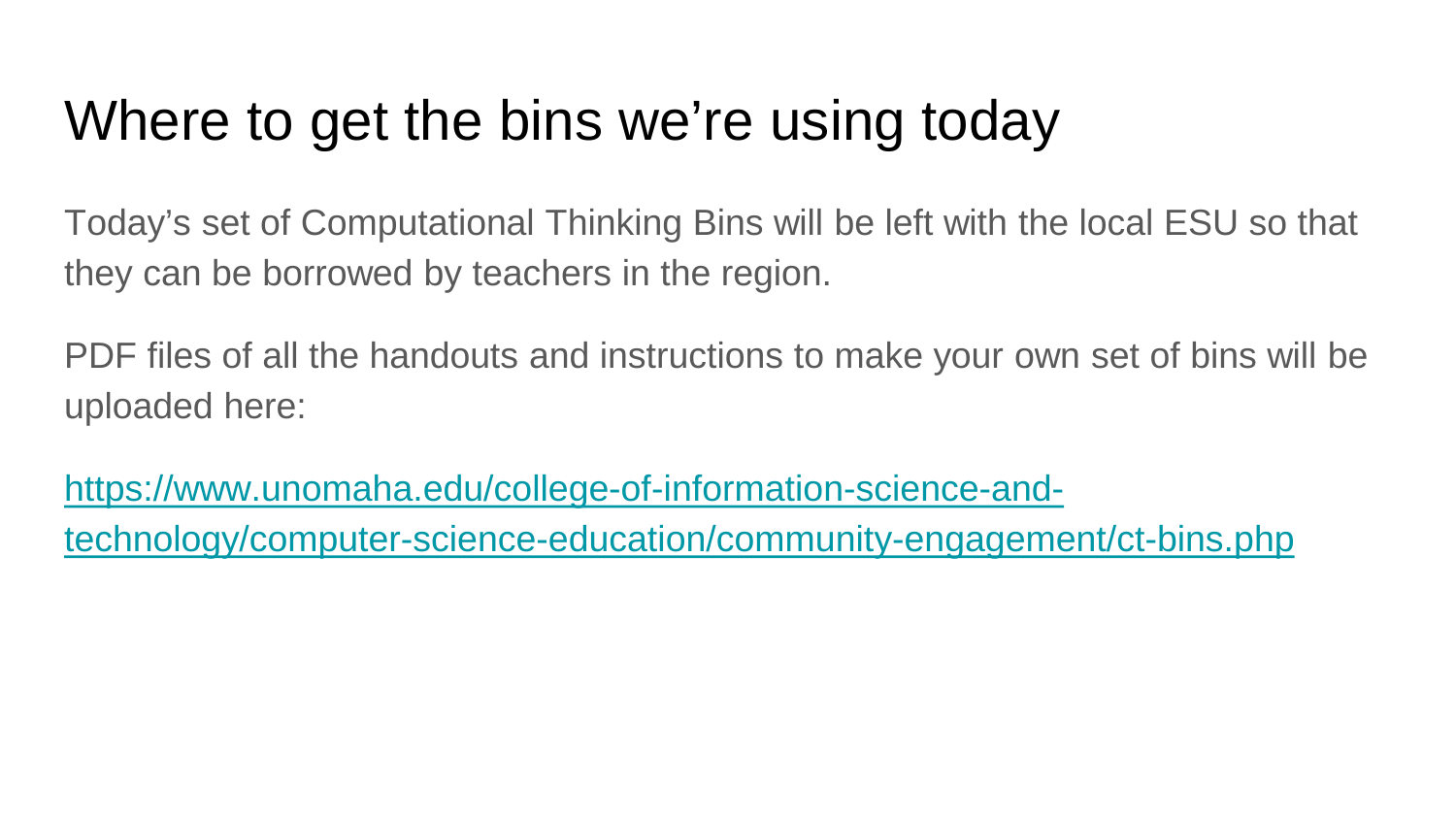#### Computer Science Teachers Association

<https://www.csteachers.org/>

FREE national membership organization for computer science teachers

[Annual conference](http://www.csteachers.org/page/2018Conference) - in Omaha in July 2018!

Has many resources

LOCAL Chapters - Omaha & Lincoln. Omaha chapter has online meetings monthly <http://www.csteachers.org/group/omaha> (Second Monday of the month, meetings via Zoom start at 6:30. Contact Kristeen Shabram [shabram.kristeen@westside66.net](mailto:shabram.kristeen@westside66.net) to join the mailing list)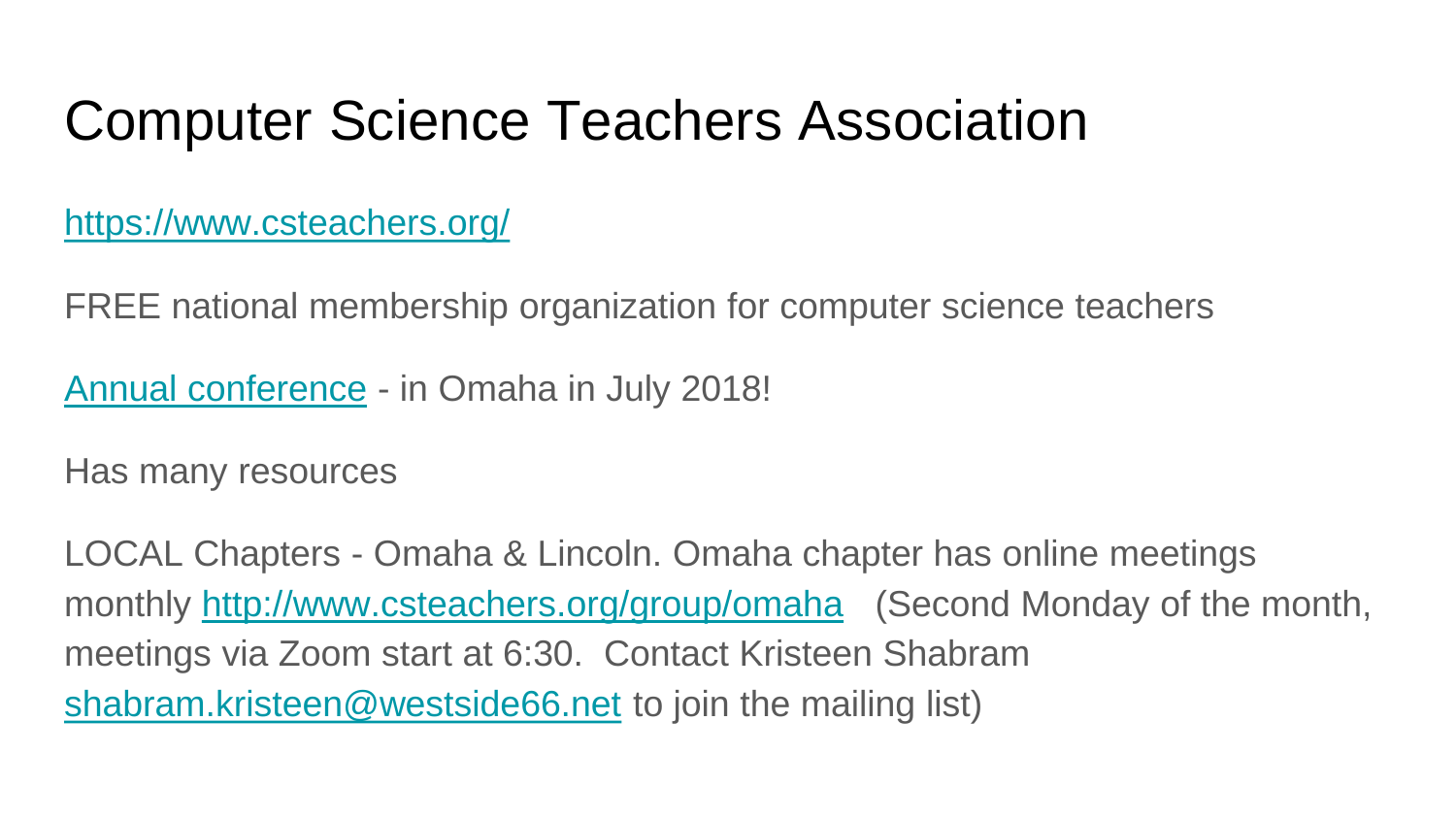## NE CTE

Communication & Information Systems - New standards for high school and middle school

[https://cestandards.education.ne.gov/Program\\_FileLink\\_Multi.aspx?Sub=Cm&Pg=I](https://cestandards.education.ne.gov/Program_FileLink_Multi.aspx?Sub=Cm&Pg=I)

Categories:

- CS
- PLTW CS
- IT
- IT Operations Management
- Web Development
- Data Science
- **Software Development**
- PLTW Software Development
	- CISCO NEtki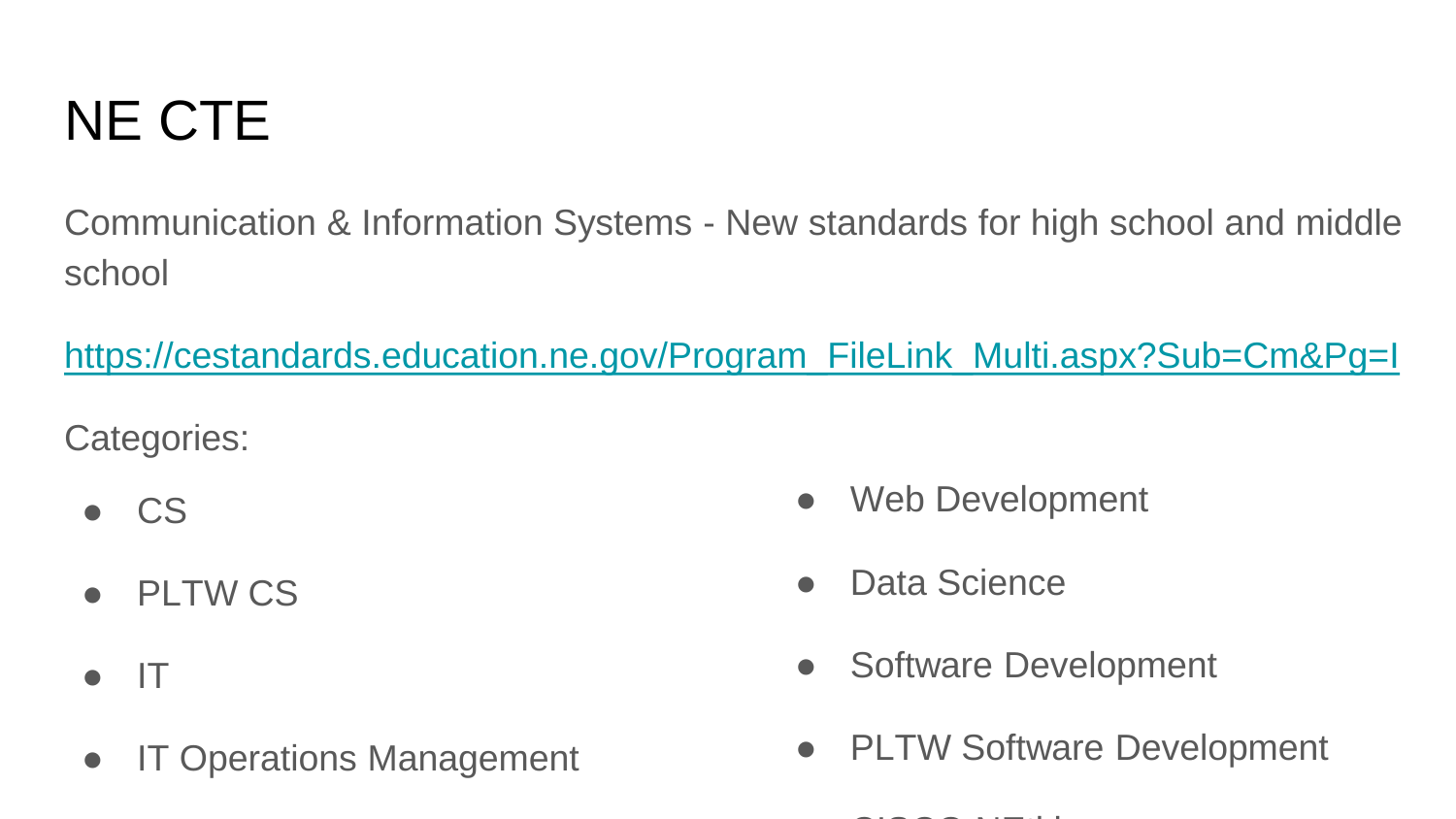## NE Conferences for K-12 CS/IT teachers

Many ESUs have (Perkins) money for teachers to attend conferences such as:

- [NETA:](http://netasite.org/) Spring conference Omaha, [Fall conference Kearney](http://www.fall.netasite.org/)
	- [UNK Tech Edge:](http://www.unk.edu/academics/coe/unk-tech-edge-conference.php) February. Theme: 21st Century Education: Digital Tools Advancing Teaching and Learning
	- [NCE](http://actenebraska.org/main-menu/conferences/2011-nebraska-career-education-conference/) Mobile App pre-conference workshop funded by Google CS4HS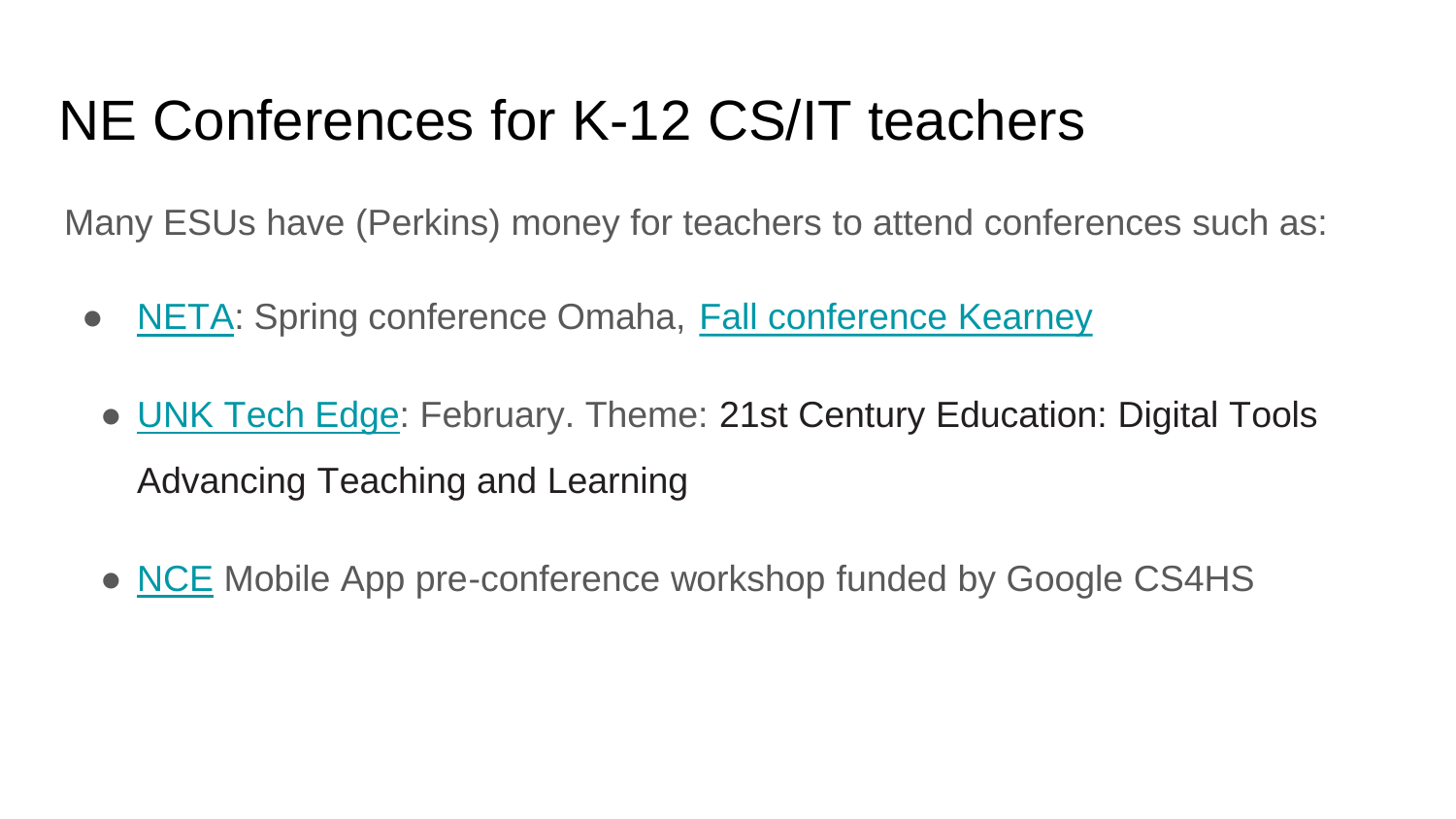## UNK



- For Teachers. **Your one stop reference:**  www.unk.edu/academics/csit/GoogleCS4HSGrant.php
- [IT Supplemental Endorsement](http://www.unk.edu/academics/csit/programs/it-supplemental-endorsement.php) (21 credits) embedded in MS Ed program
	- 15 hours of CS/IT courses; 6 hours TE courses
- **Fully online**
- **IT Teaching Methods - 6 weeks summer course.** *Tuition reimbursed by Google CS4HS funding.*
- MS Ed Instructional Tech Emphasis in Info Tech (36 credit program): [www.unk.edu/academics/ted/masters-programs/instructional\\_technology.php](http://www.unk.edu/academics/ted/masters-programs/instructional_technology.php)

UNITARILIAN IN A line in the first line of the state of the interest of the interest of the interest of the in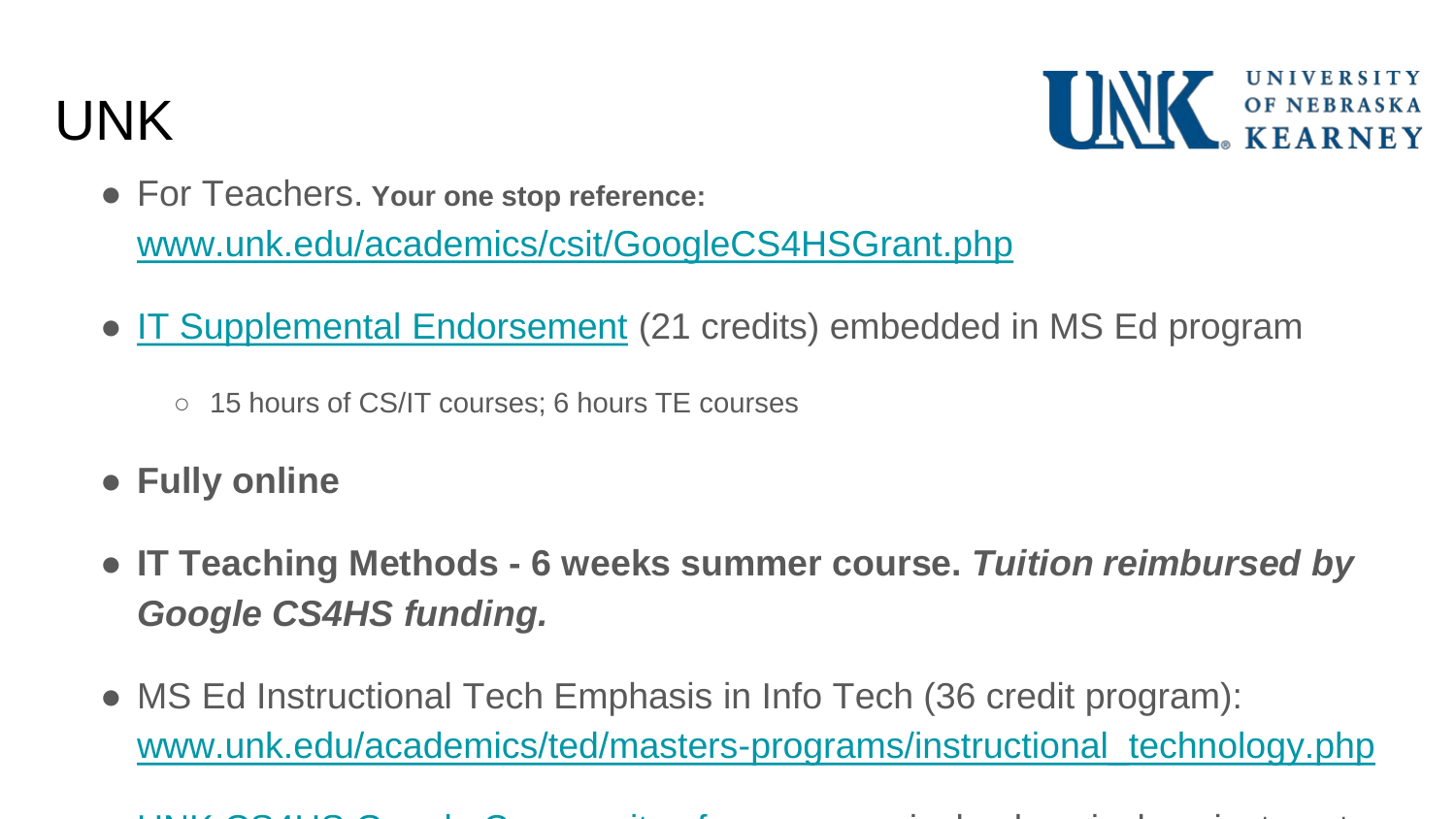

# UNK

- For Students. **Your one stop reference: [cs.unk.edu](http://cs.unk.edu)**
- Several Undergraduate degree programs in computing
	- Applied Computer Science
	- Computer Science Comprehensive
	- Cyber Security Operations
	- Information Technology *unique in Nebraska*
	- Information Networking & Telecommunications *unique in Nebraska*
	- MIS
	- Multimedia
- Common core allows students to delay major decision
- Many different activities throughout the year (from the one stop link above, click "community engagement" and then "Experiences for K-12 students"). A few of these include:
	- [Cyber Camp -](http://yns.nebraska.edu/camps/cybercamp) June 2018
	- [CoderDojos](https://zen.coderdojo.com/dojos/us/kearney-ne/university-of-nebraska-kearney) Meets September 18, October 16, November 20, 2017 at 6-8:00 PM at UNK Otto Olsen room 110. Will also meet the third Thursday in February-April, 2018.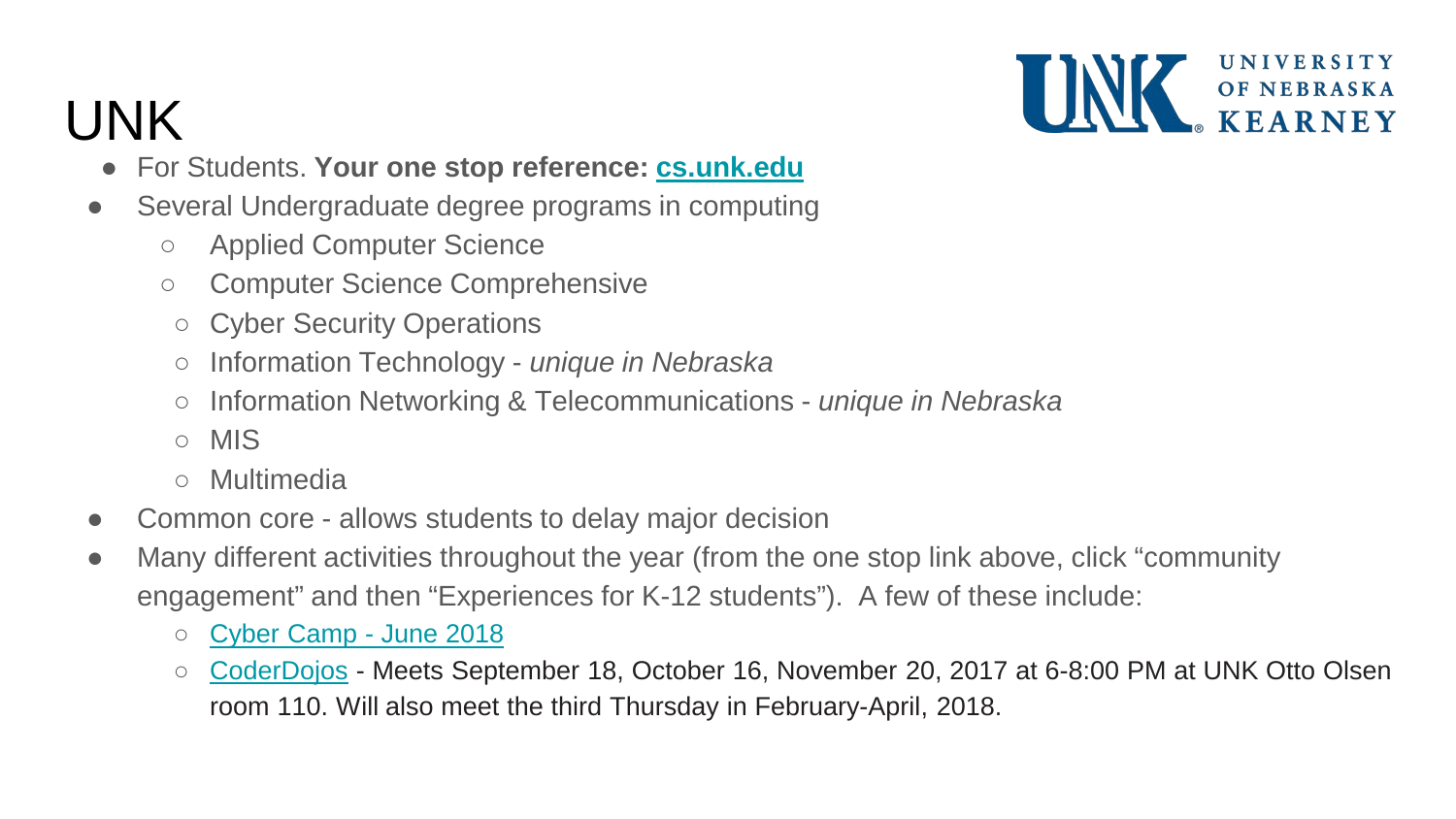## UNO - <http://www.ist.unomaha.edu>



For Teachers **(Your one stop reference:<http://cist.unomaha.edu/csed>)**

- Earn your IT Supplemental Endorsement, MS in CS Ed, or Grad Certificate (see one-stop link)
- Lending Library of Equipment for Teachers ("community engagement" tab on one-stop link)
- Paid summer PD opportunities in funded by the National Science Foundation (SPARCS, RET, and GenCyber -- see "Teacher Opportunities" on "Community Engagement")

For Students

- 5 undergraduate degree programs in computing [\(http://www.ist.unomaha.edu](http://www.ist.unomaha.edu))
	- Unique programs: Bioinformatics, IT Innovation
- Many different activities throughout the year (from the one stop link above, click "community" engagement" and then "Experiences for K-12 students"). A few of these include:
	- CodeCrush -- program for 8th and 9th grade girls from all over the midwest
	- CSEdWeek Programming contest & Quiz Bowl
	- High School Internship Program (housing is available)
	- Nullify Cybersecurity contest and IT Innovation Cup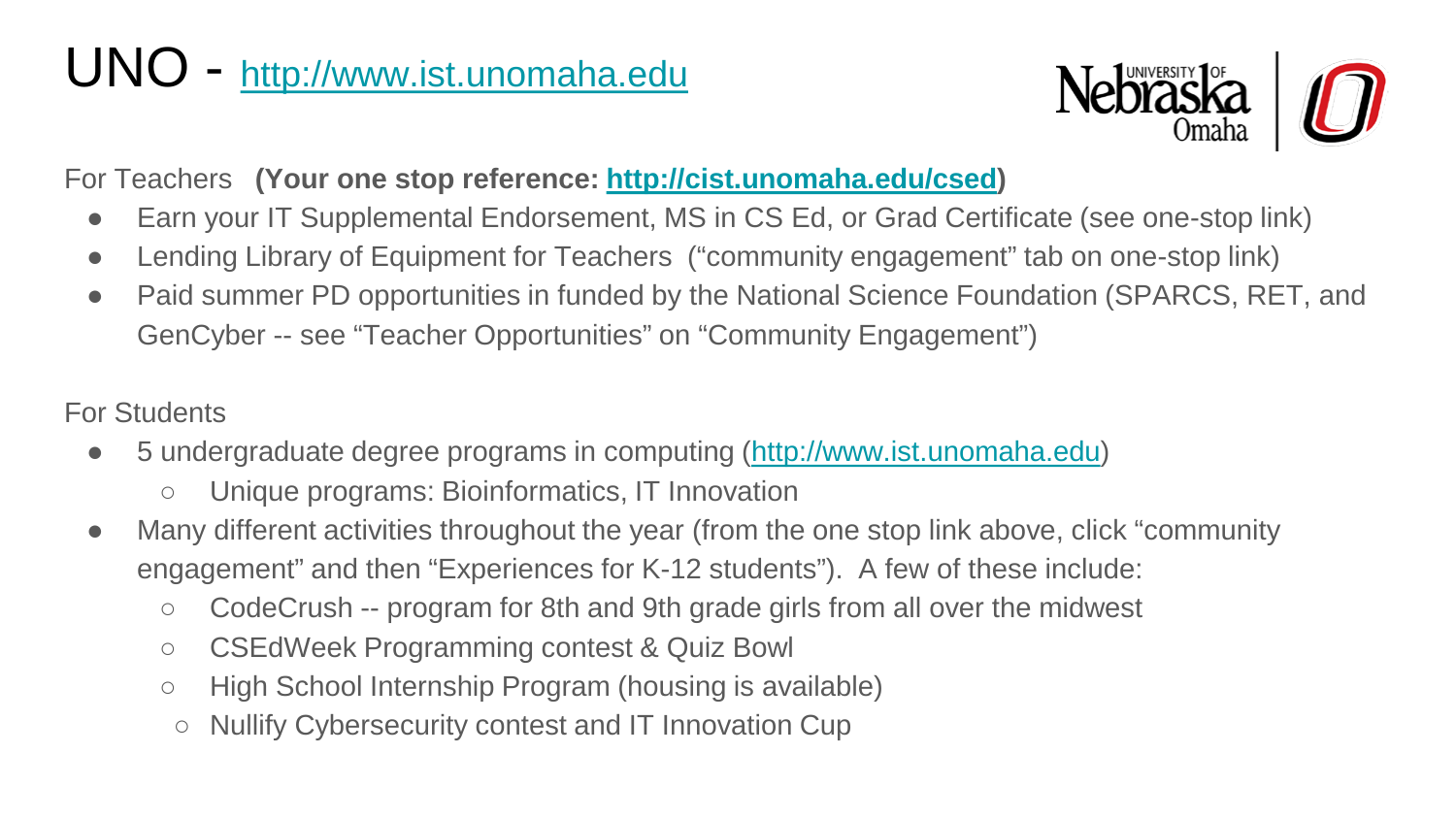## Nebraska / SW Iowa NCWIT Aspirations Award

NCWIT - National Center for Women in Information Technology

Aspirations Award recognizes outstanding young women with an interest in information technology. Both national and regional awards exist (same application)

UNO/UNL/UNK jointly facilitate the Nebraska and Southwest Iowa aspirations awards and host an annual celebration.

Awards are given for both the outstanding young women in the region and the outstanding educators who help them be amazing! Nominate your students and colleagues by Nov 6th each year:

<https://www.aspirations.org/aspirations-community/nebraska-sw-iowa>

Questions? Contact Sandy Vlasnik at UNO: [svlasnik@unomaha.edu](mailto:svlasnik@unomaha.edu)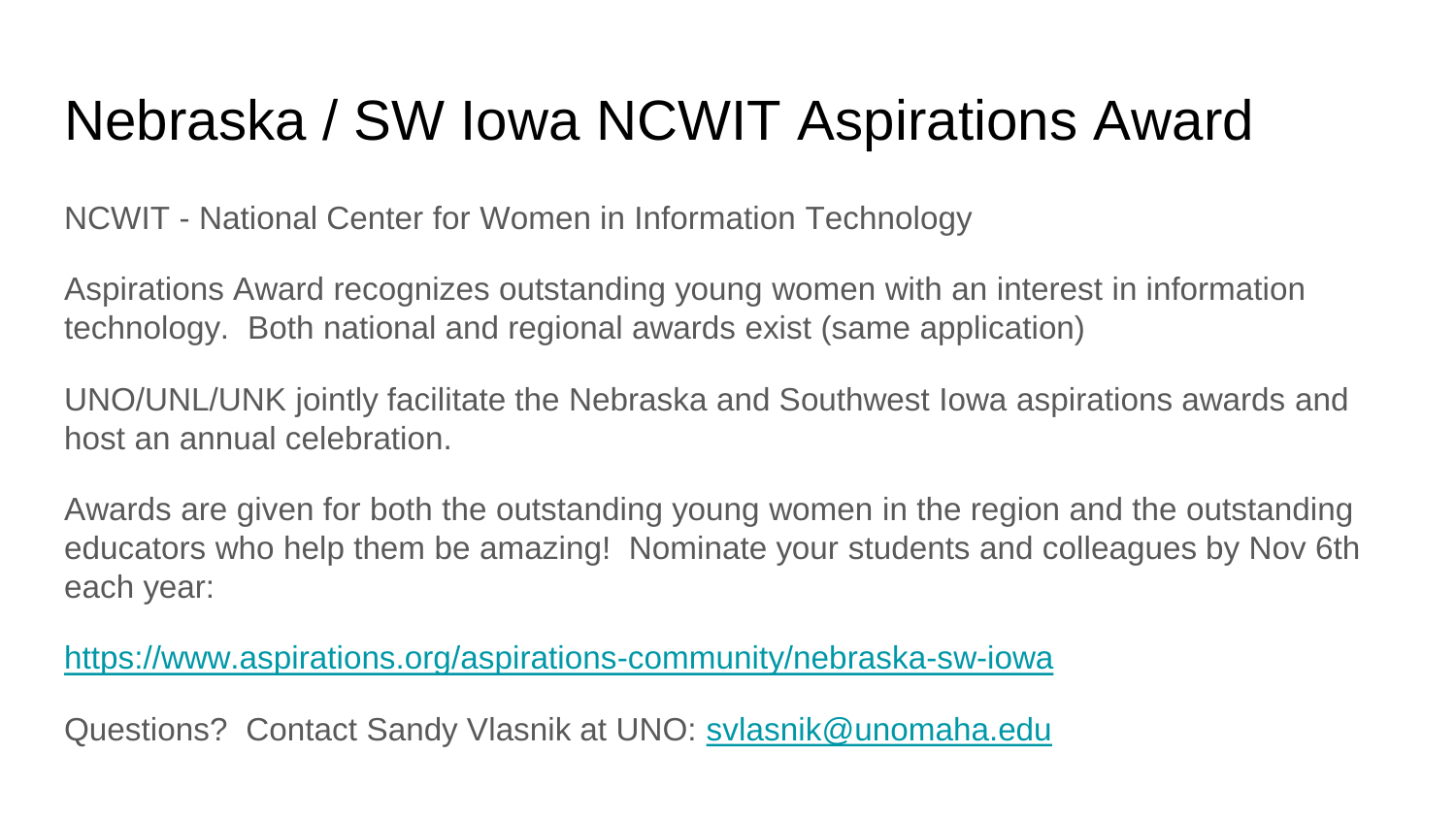# Curricular Resources

Curricula to facilitate adoption

- UTeach CS: <http://uteachcs.org>
- Exploring Computer Science:<http://www.exploringcs.org/>
- Code.org CS Discoveries curriculum: [code.org](http://code.org) -> teach or [code.org/educate/csd](https://code.org/educate/csd)
- Creative computing from Harvard: <http://creativecomputing.gse.harvard.edu/>
- Google [CSFirst](https://www.cs-first.com/en/home)
- [CS Principles](http://apcsprinciples.org/) course Curriculum designed for 9-10 grade, but can be used for older students, or more advanced middle school students.
- [CS Principles Mobile App Curriculum](http://www.mobile-csp.org/) uses App Inventor to deliver the CS Principles course
- [Apple's Everyone can code curriculum resources](https://www.apple.com/everyone-can-code/)
- [Scratch Ed](http://scratched.gse.harvard.edu/)